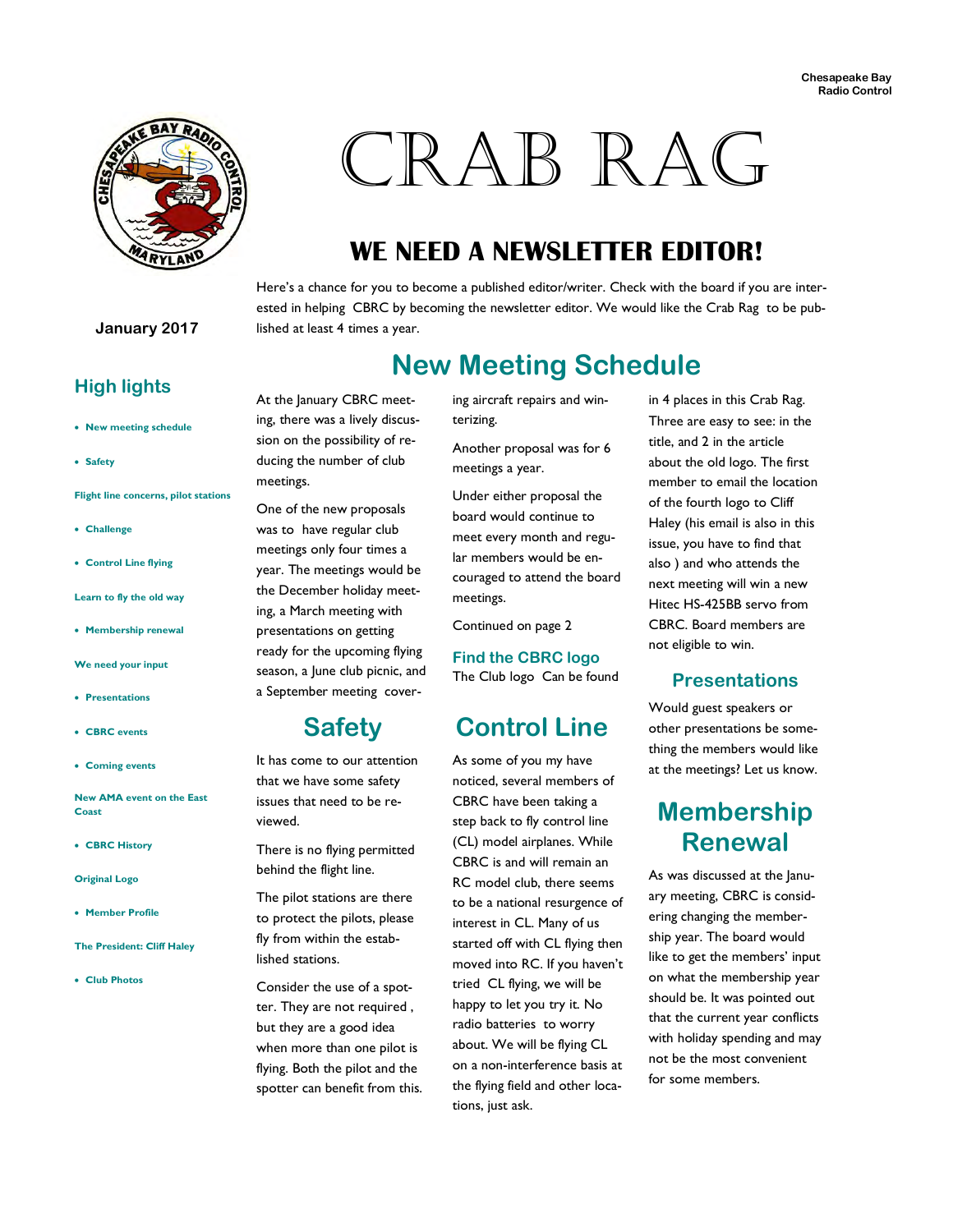

**Ski flying at CBRC** 

*AMA Expo East is* 

*a new event that* 

*replaces the old* 

*WRAM show* 

Don't

 $Leban$ 

## **CBRC 2017 Schedule**

The first day with a smooth coating of SNOW will be a ski flying day!

February 23, 2017 at the Herald Harbor community Center, Membership meeting.

March 23, 2017at the Herald Harbor community Center, Membership meeting.

April 27, 2017 at the Herald Harbor Community Center. Spring Show and Tell. Bring

your latest project and show it off or ask for help if you need to fine tune something.

We have members that can help with your new build, or repair.

If you don't have a project, bring something you want to get rid of, maybe someone needs a project.

May 25, 2017 Membership meeting.

## **Show Your**

#### **Support**

CBRC has Pins, Patches, and other logo items. Buy now to show your support .

If you want logo items other than what we already have, let the board know . If we have enough interest, we can research adding those items.

#### **Other events around the area**

| VI SHOW<br><b>Miss</b> | February 11, 2017 Westminster Aeromodelers Annual Swap meet, Westminster, MD   |
|------------------------|--------------------------------------------------------------------------------|
|                        | February 24, 25, 26, 2017 AMA EXPO East, Meadowlands, NJ                       |
|                        | March 11, 2017, Central Penn Aeromodeler Swap Meet, AKA Lebanon                |
|                        | April 7, 8, 9, 2017 WEAK Signals Show, Toledo, Ohio                            |
|                        | May 13-20, 2017; Joe Nall, South Carolina                                      |
| on!                    | June 24, 2017 Fauquier Aero Recreation Modelers (FARM) Float Fly, Bealeton, VA |

### **CBRC History**

*Try flying off beautiful Lake* 

*Ritchie* 



Steve Murphy, son of one of the founders of CBRC, brought a copy of the original CBRC logo. It is very similar to the current logo that we all are familiar with. How many of you recognize the difference in the radio?





recognized by the AMA as a Leader club for five years. Come to the next meeting and pick **President:**  Cliff Haley, cliff01@msn.com, 443-306-2749 **Newsletter** 

up your Leader Club patch.

**Editor: VACANT**  **Meetings**  Continued from Page 1

The board meetings would be held at the Herald Harbor Community Center on the Fourth Thursday of every month until summer time. Ask a board member if you want to verify the date and location.

The board could call for additional meetings if they are needed or requested by the membership.

Of course, one additional proposal was to not change anything. Please attend and let us know your opinions.